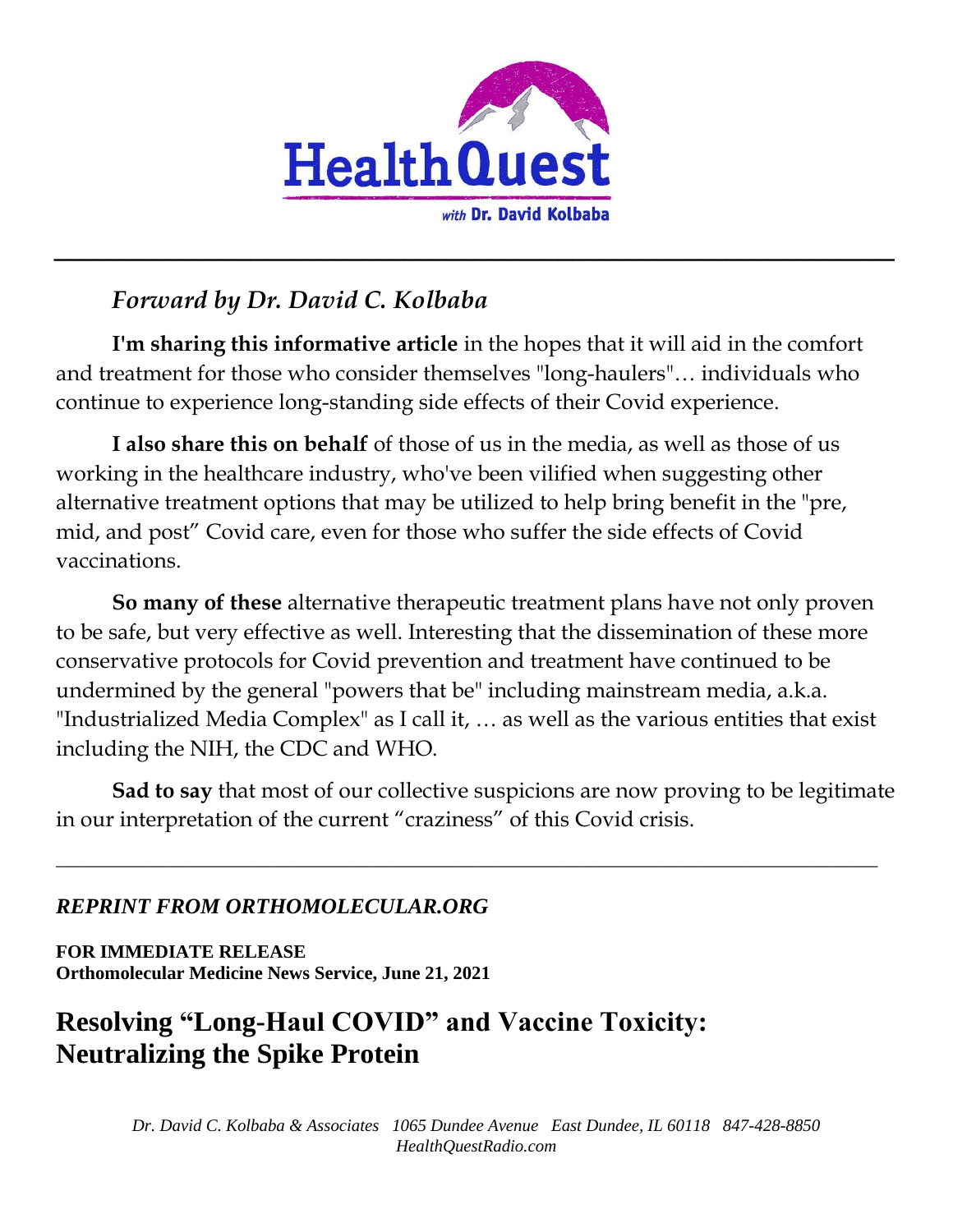## **Commentary by Thomas E. Levy, MD, JD**

*Even as the COVID pandemic appears to be slowly subsiding, many individuals are now chronically ill with long-haul COVID and/or with the side effects of a COVID vaccination. It would appear that both clinical situations are primarily characterized by persistent presence of the spike protein and its negative impact on different tissues and organs.*

*Treatment is aimed at neutralizing the direct toxic impact of spike protein, while working to block its ability to bind the receptors needed to hijack the metabolism of the cell into making new viruses and/or more spike protein. At the same time, treatment measures are taken to assure that there is as complete an elimination of active or smoldering COVID infection remaining in the patient.*

**(OMNS June 21, 2021) Although the mainstream media** outlets might have you believe otherwise, the vaccines that continue to be administered for the COVID pandemic are emerging as very substantial sources of morbidity and mortality themselves. While the degree to which these negative outcomes of the COVID vaccines can be debated, there is no question that enough disease and death have already occurred to warrant cessation of the administration of these vaccines until additional, completely scientifically-based research can examine the balance between its now clear-cut side effects versus its potential (and still not yet clearly proven) ability to prevent new COVID infections.

**Nevertheless, enough vaccinations** have already been administered to warrant concern that a new "pandemic" of illness and death may well be emerging from the side effects that continue to be documented in steadily increasing numbers. The vaccine-induced "culprit" that is now receiving most of the attention and is the focus of much new research is the COVID virus fragment known as the spike protein. Its physiological impact appears to be doing far more harm than good (COVID antibody induction), and its manner of introduction appears to be fueling its ongoing replication with a continuing presence inside the body for an indefinite length of time.

**The physical appearance** of the COVID virus can been depicted as a central sphere of viral protein surrounded completely by spear-like appendages. Known as spike proteins, they are very analogous to the quills surrounding a porcupine. And just as the porcupine stabs its victim, these spike proteins penetrate into cell membranes throughout the body. After this penetration, protein-dissolving enzymes are activated, the cell membrane breaks down, the viral sphere enters the cytoplasm through this membrane breach, and the metabolism of the cell is subsequently "hijacked" to manufacture more viral particles. These spike proteins are the focus of a great deal of ongoing research examining vaccine side effects (Belouzard et al., 2012; Shang et al., 2020).

**Although ACE2** is found in many different cells throughout the body, it is especially noteworthy to realize that it is the initial target bound by coronavirus on the epithelial cells lining the airways after pathogen inhalation (Hoffmann et al., 2020). ACE2 expression (concentration) is also especially high on lung alveolar epithelial cells (Alifano et al., 2020). This cell membrane-bound virus can then begin the process that eventually results in the severe acute respiratory syndrome (SARS) seen in clinically-advanced COVID infections (Perrotta et al., 2020; Saponaro et al., 2020). The SARS presentation manifests most clearly when the degree of oxidative stress in the lungs is very elevated. This stage of COVID infection-related extreme oxidative stress is often referred to in the literature as a cytokine storm, and left unchecked this invariably leads to death (Hu et al., 2021).

**Increasing concern** has focused on the continued presence of the spike protein in the blood by itself, unattached to a virion, following COVID vaccination. Supposedly intended to initiate an immune response to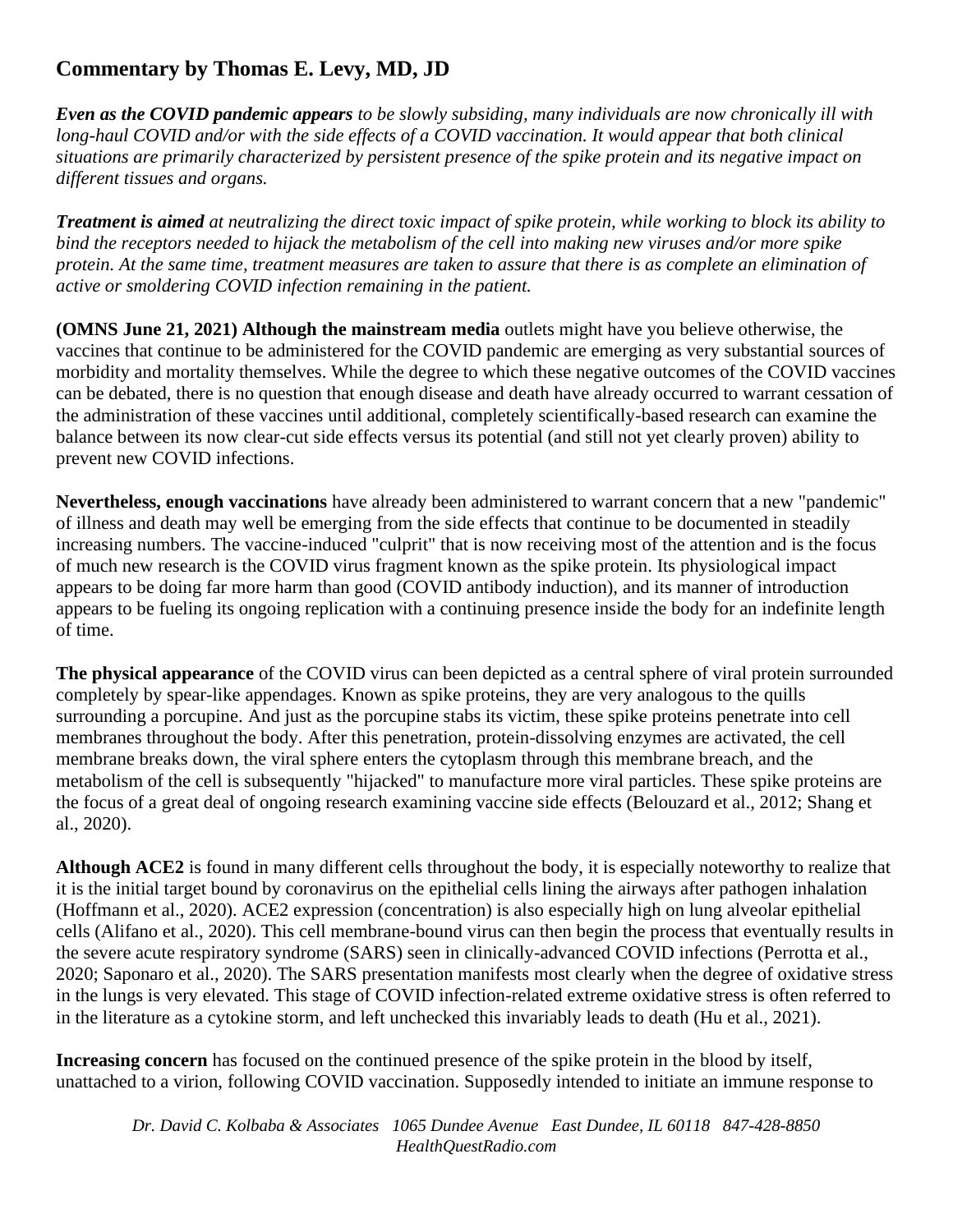the entire virus particle, the spike protein injections are disseminating throughout the body rather than staying put in the upper arm at the vaccine site while the immune response to it evolves. Furthermore, it also appears that these circulating spike proteins can enter cells on their own and replicate themselves without attached virus particles. This not only wreaks havoc inside those cells, it helps to assure the indefinite presence of the spike protein throughout the body.

**It has also been suggested** that large amounts of spike protein are just binding ACE2 receptors and not proceeding any further into the cell, effectively blocking or disabling normal ACE2 function in a given tissue. Additionally, when the spike protein binds a cell wall and "stops" there, the spike protein serves as a hapten (antigen) which can then initiate an autoimmune (antibody or antibody-like) response to the cell itself, rather than to the virus particle to which it is usually attached. Depending on the cell types to which such spike proteins bind, a wide variety of diseases with autoimmune qualities can result.

**Finally, another very worrisome property** of the spike protein which alone would be of great concern is that the spike protein itself appears to be highly toxic. This intrinsic toxicity, along with the apparent ability of the spike protein to replicate itself indefinitely within the cells it enters, probably represents the way in which the vaccine can inflict its worst long-term damage, as the production of this toxin can continue indefinitely without other external factors at play.

**In fact, the long-haul COVID syndrome** likely represents a low-grade unresolved smoldering COVID infection with the *same kind of spike protein persistence and clinical impact* as is seen in many individuals after their COVID vaccinations (Mendelson et al., 2020; Aucott and Rebman, 2021; Raveendran, 2021).

**While the totality of the mechanisms** involved are far from being completely understood and worked out, the increasing occurrence of post-vaccine clinical complications is nevertheless very clear-cut and must be addressed as rapidly and effectively as possible. By itself, the disruption of ACE2 receptor function in so many areas of the body has resulted in an array of different side effects (Ashraf et al., 2021). Such clinical complications being seen in different organ systems and areas of the body, can all occur in the following three clinical situations. All three are "spike protein syndromes," although the acute infection always includes the entirety of the virus particles along with the spike protein during the initial phases of the infection.

- a. in an active COVID-19 infection,
- b. during the long-haul COVID syndrome, or
- c. in response to a spike protein-laden vaccine, include the following:
	- o Heart failure, heart injury, heart attack, myocarditis (Chen et al., 2020; Sawalha et al., 2021)
	- o Pulmonary hypertension, pulmonary thromboembolism and thrombosis, lung tissue damage, possible pulmonary fibrosis (McDonald, 2020; Mishra et al., 2020; Pasqualetto et al., 2020; Potus et al., 2020; Dhawan et al., 2021)
	- o Increased venous and arterial thromboembolic events (Ali and Spinler, 2021)
	- o Diabetes (Yang et al., 2010; Lima-Martinez et al., 2021)
	- o Neurological complications, including encephalopathy, seizures, headaches, and neuromuscular diseases. Also, hypercoagulability and stroke (AboTaleb, 2020; Bobker and Robbins, 2020; Hassett et al., 2020; Hess et al., 2020)
	- o Gut dysbiosis, inflammatory bowel disease, and leaky gut (Perisetti et al., 2020; Zeppa et al., 2020; Hunt et al., 2021)
	- o Kidney damage (Han and Ye, 2021)
	- o Impaired male reproductive capacity (Seymen, 2021)
	- o Skin lesions and other cutaneous manifestations (Galli et al., 2020)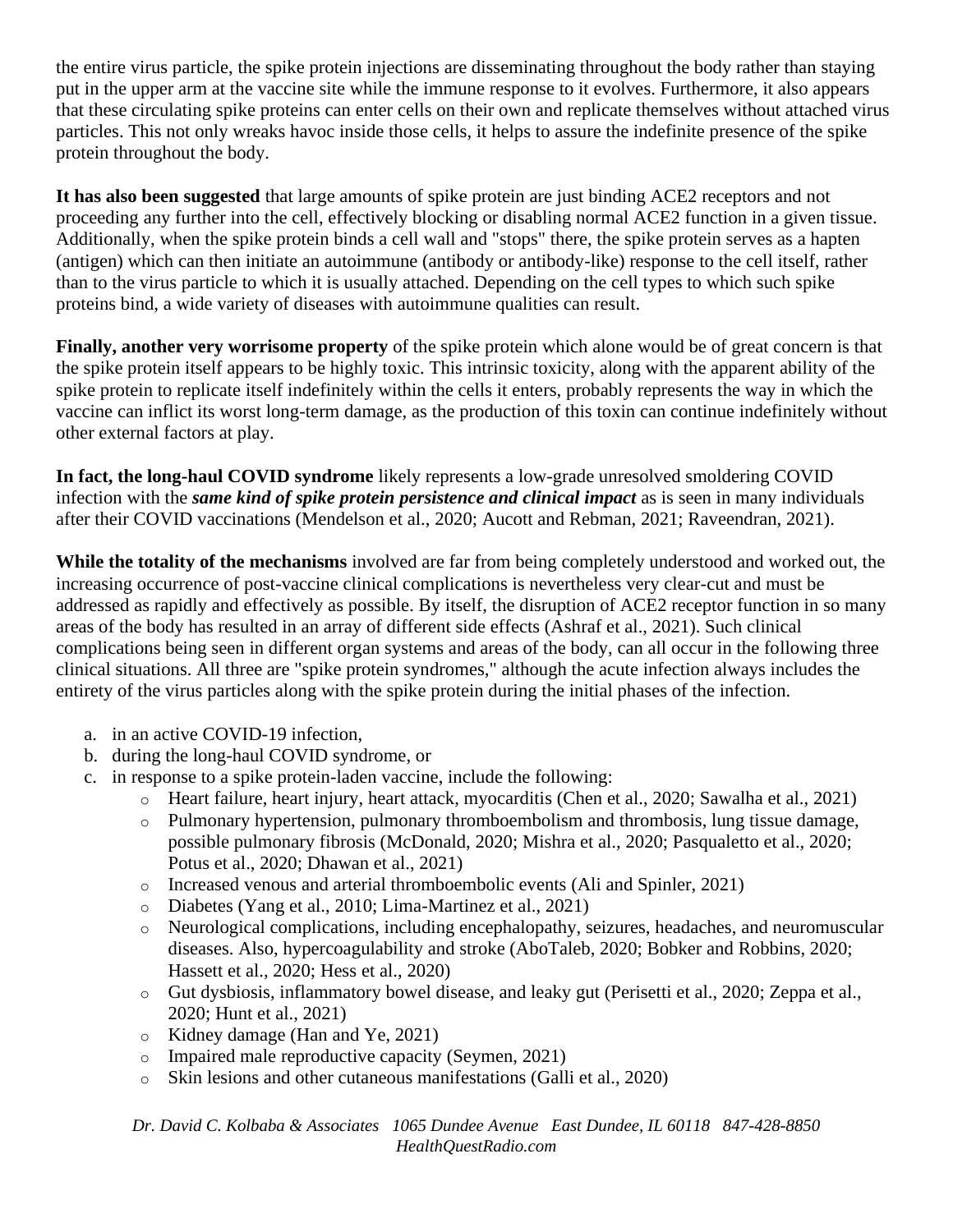- o General autoimmune diseases, autoimmune hemolytic anemia (Jacobs and Eichbaum, 2021; Liu et al., 2021)
- o Liver injury (Roth et al., 2021)

**In structuring a clinical protocol** to stop the ravages of persistent spike protein presence throughout the body, it is first important to realize that the protocol should be able to effectively treat any aspect of COVID infection, including those periods during active infection, after "active" infection (long-haul COVID), and during ongoing spike protein presence secondary to either "chronic" COVID infection or resulting from COVID vaccine administration.

**As is the case with any treatment** for any condition, factors of expense, availability, and patient compliance always play a role in determining what treatment a given patient will actually undergo for a given period of time. As such, no one specific protocol will be appropriate for all patients, even if the same pathology is present. Ideally, of course, the best protocol is to use all of the options discussed below. When the entirety of the protocol is not possible or feasible, which is most often the case, the combination of HP nebulization, highdose vitamin C, and appropriately-dosed ivermectin is an excellent way to effectively address long-haul COVID and persistent spike protein syndromes.

**Much of the rationale of the protocols** is based on what is known about the spike protein and how it appears to inflict its harm. The following aspects of spike protein pathophysiology need to all be considered in crafting an optimal treatment protocol:

- **The ongoing production** of spike protein by the vaccine-supplied mRNA into the cells for the purpose of stimulating the production of neutralizing antibodies (Khehra et al., 2021)
- **The binding of the spike protein**, with or without an attached virion, to an ACE2 binding site on the cell wall, as an initial step to dissolving that portion of the cell wall, permitting the spike protein (and attached virus particle if present) into the cell
- **The binding of the spike protein** to an ACE2 binding site, but just *remaining bound* to that site and not initiating enzymatic degradation of the cell wall, with or without an attached virion
- **The degree** to which circulating spike protein is present in the blood and actively disseminating throughout the body
- **The fact that the spike protein** by itself is toxic (pro-oxidant in nature) and capable of generating disease-generating oxidative stress throughout the body. This is addressed most directly by persistent and highly-dosed vitamin C.

### **Therapeutic Agents and Their Mechanisms**

**A substantial number of agents** have already been found to be highly effective in resolving COVID infections, and even more are continuing to be discovered as worldwide research efforts have so intensely focused on curing this infection (Levy, 2020). Some of the most effective agents and their mechanisms of actions include the following:

**Vitamin C.** Vitamin C works synergistically with HP in eradicating pathogens. It gives strong general immune support, while working to support the optimal healing of damaged cells and tissues. Clinically, it is the most potent antitoxin ever described in the literature, and no reports of it failing to neutralize any acute intoxication when administered appropriately have been published. Continuing persistent and highly-dosed vitamin C in all its forms will prove to be the *most useful intervention* when there is a large amount of circulating toxic spike protein present. Intravenous, regular oral forms, and liposome-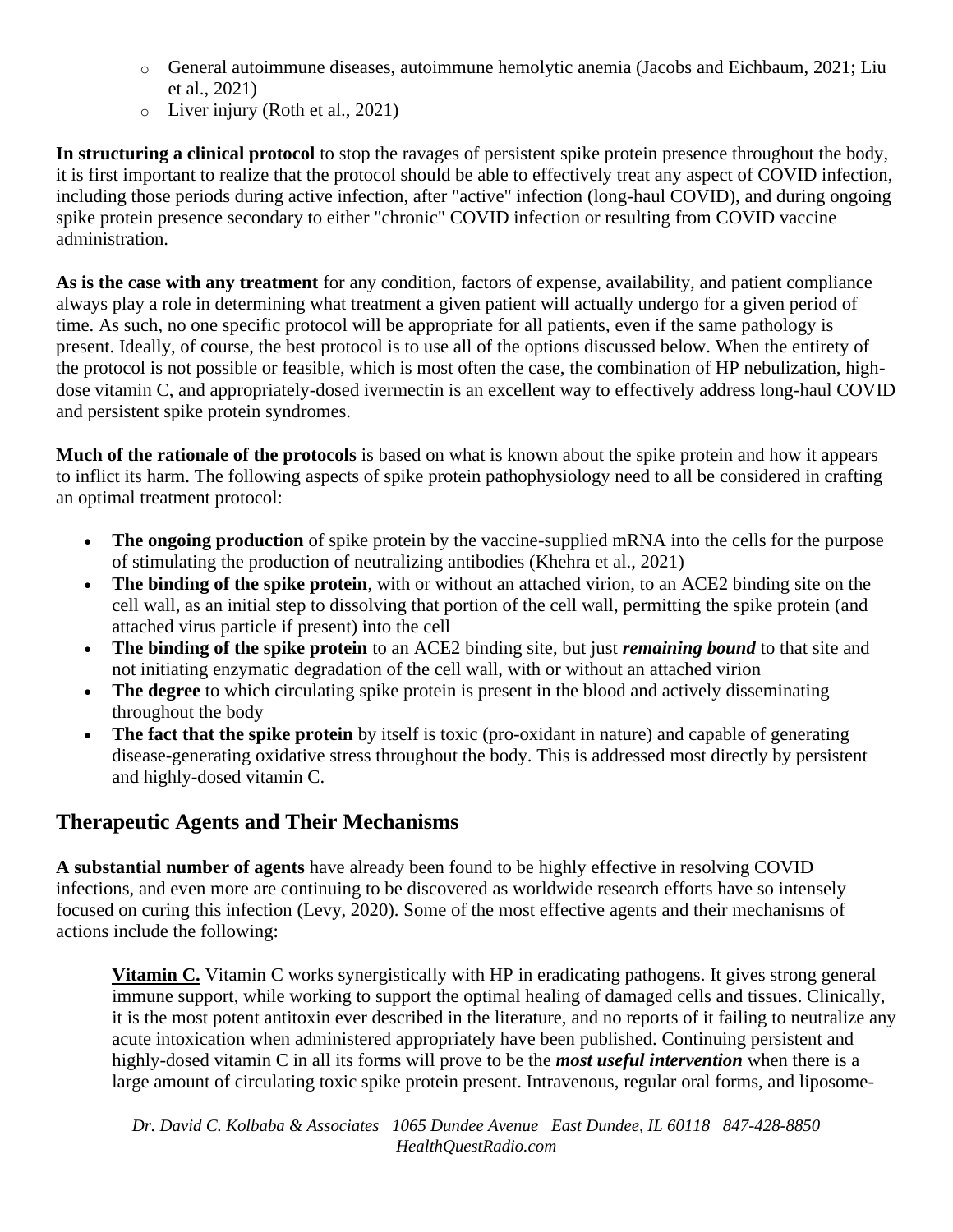encapsulated oral forms are all very useful in resolving any infection and neutralizing any toxin (Levy, 2002). There is also a polyphenol-based supplement that appears to allow some humans to synthesize their own vitamin C, which could prove to be of enormous protective and healing capacity with COVID patients and vaccine recipients.

**Ivermectin.** This agent has powerful antiparasitic and antiviral properties. Evidence indicates that ivermectin binds the ACE2 receptor site that the spike protein needs to bind to proceed with entry into the cell and the replication of viral protein (Lehrer and Rheinstein, 2020; Eweas et al., 2021). Also, under some circumstances, the binding of the spike protein to the ACE2 receptor does not activate the enzymes needed to enter the cell. Possibly, ivermectin *might also competitively displace* such bound spike protein from the cell walls as well when a sufficient dose is taken. It also appears that circulating spike protein can be bound up directly by ivermectin, rendering it inactive and making it accessible for metabolic processing and excretion (Saha and Raihan, 2021). Where there has been mass administration of ivermectin for parasitic diseases in Africa there has also been noted a significantly lower incidence of COVID-19 infection (Hellwig and Maia, 2021). Ivermectin is also very safe when administered appropriately (Munoz et al., 2018).

**Quercetin.** Similar to HCQ and CQ, quercetin also serves as a zinc ionophore. And like HCQ and CQ, quercetin appears to also work to block the binding of COVID virus spike proteins to the ACE2 receptors, impairing spike protein-virus entry into the cell, or impairing spike protein alonef from entering the cells (Pan et al., 2020; Derosa et al., 2021). Many other phytochemicals and bioflavonoids are demonstrating this ACE2 binding capacity as well (Pandey et al., 2020; Maiti and Banerjee, 2021).

**Baseline Vital Immune Support Supplementation.** There are definitely hundreds, and perhaps thousands, of quality vitamin, mineral, and nutrient supplements that are all capable of making some contribution to reaching and maintaining optimal health, while minimizing the chances of contracting any kind of infectious disease. A baseline regimen of supplementation that factors in expense, overall health impact, and convenience should include vitamin C, vitamin D3, magnesium chloride (other forms good, but chloride form optimal for antiviral impact), vitamin K2, zinc, and an iodine supplement, such as Lugol's solution or iodoral.

### *Any and all of the above and below recommendations should be undertaken with the guidance of a trusted physician or other appropriately-trained health care professional.*

#### **ADDITIONAL THERAPIES RECOMMENDED by ORTHO MOLECULAR**

**Hydroxychloroquine (HCO) and Chloroquine (CO).** Both HCO and CO have been shown to be very effective agents in resolving acute COVID-19 infections. They have also both been shown to be zinc ionophores that can increase intracellular zinc levels which can then inhibit the enzyme activity needed for viral replication. However, both HCQ and CQ have also been found to block the binding of COVID virus spike proteins to the ACE2 receptors needed to initiate viral entry into the cells, giving scientific support for their utility as more directly interfering with spike protein activity before the virus ever breaches the cell (Fantini et al., 2020; Sehailia and Chemat, 2020; Wang et al., 2020).

**Other Bio-Oxidative Therapies.** These include ozone, ultraviolet blood irradiation, and hyperbaric oxygen therapy (in addition to hydrogen peroxide and vitamin C). These three therapies are highly effective in patients with acute COVID infections. It is less clear how effective they would be for longhaul COVID syndrome and patients suffering from ongoing vaccine-generated spike protein syndromes.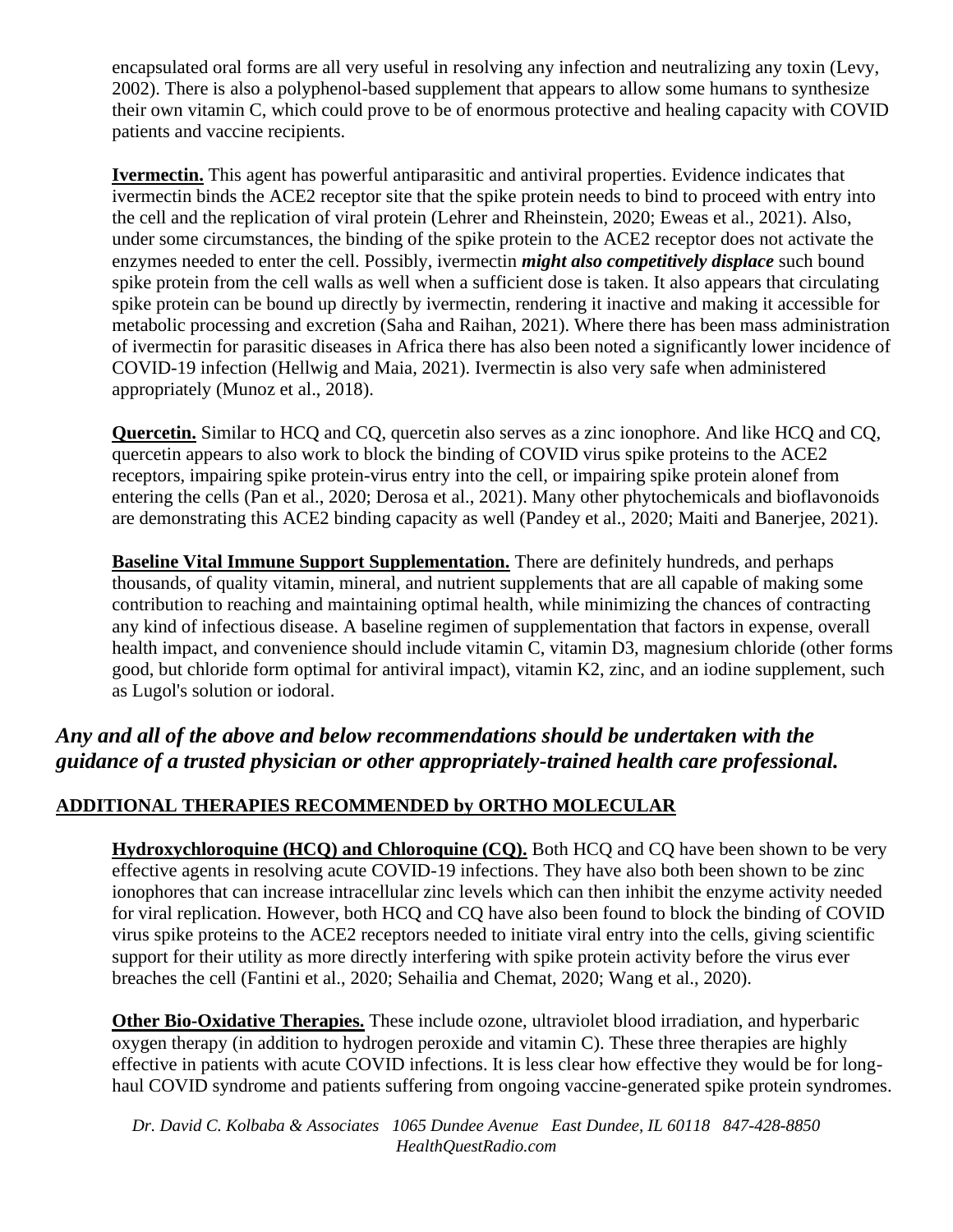That is not to say, however, that all three would not prove to be just as excellent for dealing with the spike protein as with the intact virus. It just remains to be determined.

[More detail on the therapeutic agents above is available in Chapter 10 of *Rapid Virus Recovery*]

**The suggested optimal way** to deal with acute COVID that has evolved into long-haul COVID, or with symptoms consistent with the toxic effects of circulating spike protein post-vaccination, is to always eliminate any active or chronic areas of pathogen proliferation with HP nebulization. Vitamin C supplementation should be optimized at the same time. 50-gram infusions of sodium ascorbate should be administered at least several times weekly as long as there is symptomatology attributable to long-haul COVID and circulating spike protein. Initially, a 25-gram infusion of sodium ascorbate given three times a day should prove to be even more effective as circulating vitamin C is rapidly excreted. Oral vitamin C supplementation should be taken as well, either as several grams of liposome-encapsulated vitamin C daily, or as a teaspoon of sodium ascorbate powder several times daily. One capsule daily of Formula 216 can be added to this as well.

**With the "foundation" of HP nebulization** and vitamin C supplementation in place, the best prescription medicines to counter long-haul COVID and circulating spike protein would be with ivermectin first, and then HCQ or HQ if the clinical response is not acceptable. Dosages would need to be determined by the prescribing physician.

**Along with the baseline immune support** supplements noted above, quercetin, 500 to 1,000 mg daily, should be added as well.

**Any and all of the above recommendations should be undertaken with the guidance of a trusted physician or other appropriately-trained health care professional.**

### **Nutritional Medicine is Orthomolecular Medicine**

Orthomolecular medicine uses safe, effective nutritional therapy to fight illness. For more information: [http://www.orthomolecular.org](http://www.orthomolecular.org/)

Archive link <http://orthomolecular.org/resources/omns/index.shtml>

| <b>Sunny "C" 1000</b>   | 1000 mg $/$ 2 times daily |
|-------------------------|---------------------------|
| Lauricidin              | $1$ Scoop $3x / day$      |
| D-Best D3               | 1000-3000 drops $/$ day   |
| Dr. K's Storm Chaser    | 2 Capsules / day          |
| Dr. K's Super VitaQuest | 2 Tablets / day           |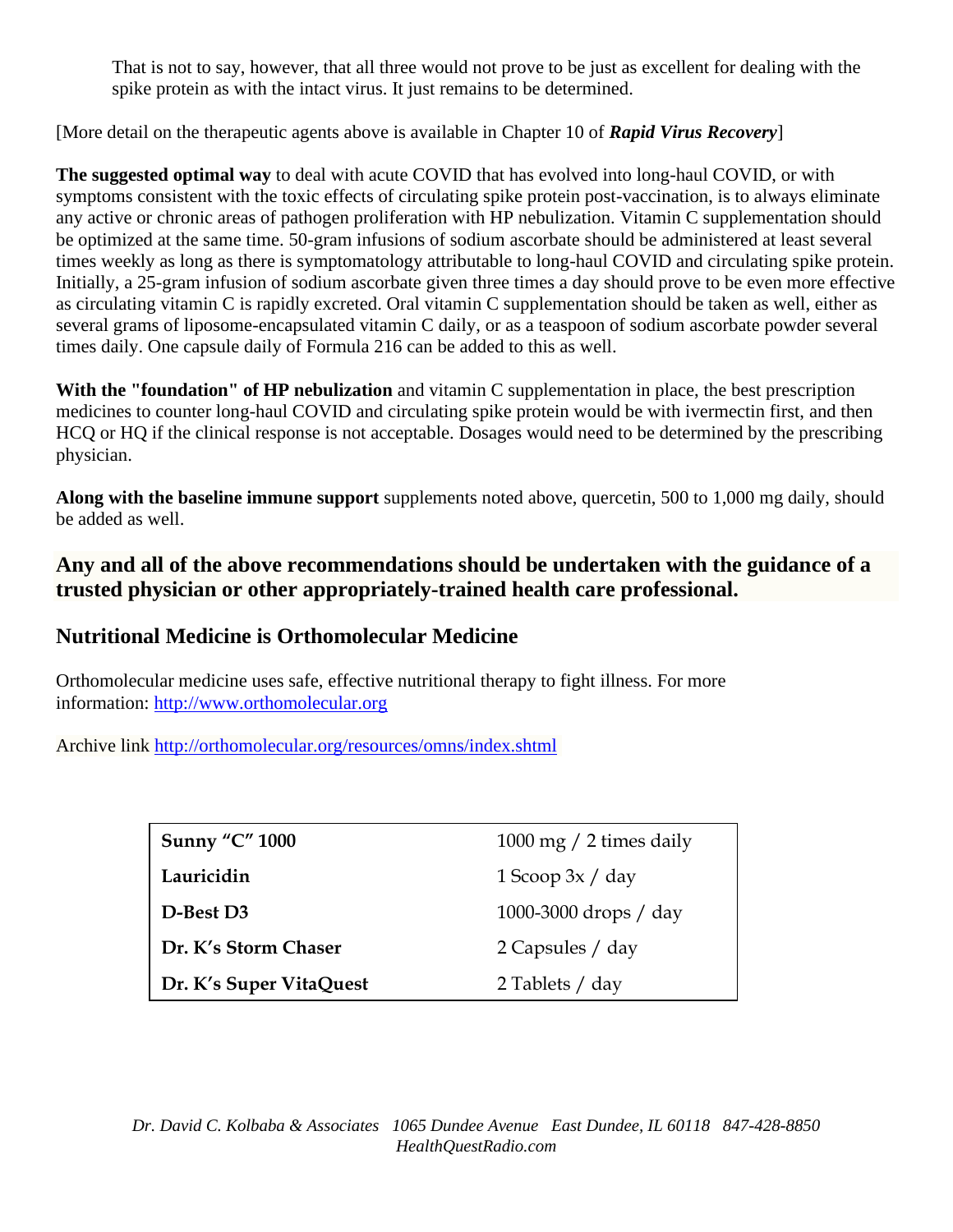#### **Find a Doctor**

To locate an orthomolecular physician near you: <http://orthomolecular.org/resources/omns/v06n09.shtml>

*The views expressed in this article are the author's and not necessarily those of the* Orthomolecular Medicine News Service *or all members of its Editorial Board. OMNS invites alternative viewpoints. Submissions may be sent directly to Andrew W. Saul, Editor, at the email contact address further below.*

*Additional information not related to this article: Visit [www.FLCCC.net](http://www.flccc.net/) for more information.*

#### **References**

AboTaleb H (2020) Neurological complications in COVID-19 patients and its implications for associated mortality. Current Neurovascular Research 17:522-530. PMID: 32718292

Ali M, Spinler S (2021) COVID-19 and thrombosis: from bench to bedside. Trends in Cardiovascular Medicine

Alifano M, Alifano P, Forgez P, Iannelli A (2020) Renin-angiotensin system at the heart of COVID-19 pandemic. Biochemie 174:30-33. PMID: 32305506

Asraf U, Abokor A, Edwards J et al. (2021) SARS-CoV-2, ACE2 expression, and systemic organ invasion. Physiological Genomics 53:51-60. PMID: 33275540

Aucott J, Rebman A (2021) Long-haul COVID: heed the lessons from other infection-triggered illnesses. Lancet 397:967-968. PMID: 33684352

Belouzard S, Millet J, Licitra B, Whittaker G (2012) Mechanisms of coronavirus cell entry mediated by the viral spike protein. Viruses 4:1011-1033. PMID: 22816037

Bobker S, Robbins M (2020) COVID-19 and headache: a primer for trainees. Headache 60:1806-1811. PMID: 32521039

Chen L, Li X, Chen M et al. (2020) The ACE2 expression in human heart indicates new potential mechanism of heart injury among patients infected with SARS-CoV-2. Cardiovascular Research 116:1097-1100. PMID: 32227090

Derosa G, Maffioli P, D'Angelo A, Di Pierro F (2021) A role for quercetin in coronavirus disease 2019 (COVID-19). Phytotherapy Research 35:1230-1236. PMID: 33034398

Dhawan R, Gopalan D, Howard L et al. (2021) Beyond the clot: perfusion imaging of the pulmonary vasculature after COVID-19. The Lancet. Respiratory Medicine 9:107-116. PMID: 33217366

Eweas A, Alhossary A, Abdel-Moneim A (2021) Molecular docking reveals ivermectin and remdesivir as potential repurposed drugs against SARS-CoV-2. Frontiers in Microbiology 11:592908. PMID: 33746908

Fantini J, Di Scala C, Chahinian H, Yahi N (2020) Structural and molecular modelling studies reveal a new mechanism of action of chloroquine and hydroxychloroquine against SARS-CoV-2 infection. International Journal of Antimicrobial Agents 55:105960. PMID: 32251731

Galli E, Cipriani F, Ricci G, Maiello N (2020) Cutaneous manifestation during COVID-19 pandemic. Pediatric Allergy and Immunology 31 Suppl 26:89-91. PMID: 33236439

Han x, Y Q (2021) Kidney involvement in COVID-19 and its treatments. Journal of Medical Virology 93:1387-1395. PMID: 33150973

Hassett C, Gedansky A, Migdady I et al. (2020) Neurologic complications of COVID-19. Cleveland Clinic Journal of Medicine 87:729-734. PMID: 32847818

Hellwig M, Maia A (2021) A COVID-19 prophylaxis? Lower incidence associated with prophylactic administration of ivermectin. International Journal of Antimicrobial Agents 57:106248. PMID: 33259913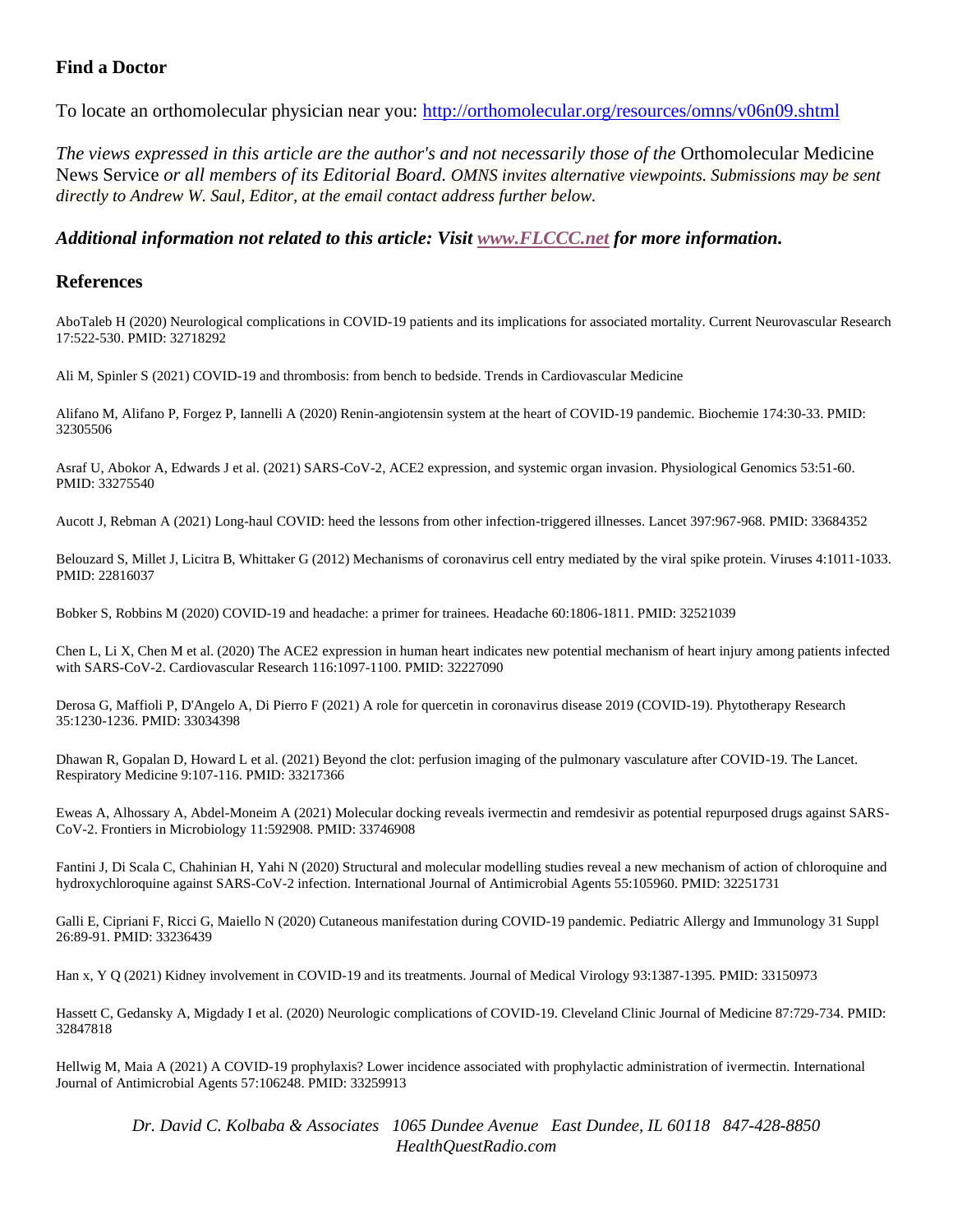Hess D, Eldahshan W, Rutkowski E (2020) COVID-19-related stroke. Translational Stroke Research 11:322-325. PMID: 32378030

Hoffmann M, Kleine-Weber H, Schroeder S et al. (2020) SARS-CoV-2 cell entry depends on ACE2 and TMPRSS2 and is blocked by a clinically proven protease inhibitor. Cell 181:271-280. PMID: 32142651

Hu B, Huang S, Yin L (2021) The cytokine storm and COVID-19. Journal of Medical Virology 93:250-256. PMID: 32592501

Hunt R, East J, Lanas A et al. (2021) COVID-19 and gastrointestinal disease: implications for the gastroenterologist. Digestive Diseases 39:119-139. PMID: 33040064

Jacobs J, Eichbaum Q (2021) COVID-19 associated with severe autoimmune hemolytic anemia. Transfusion 61:635-640. PMID: 33274459

Khehra N, Padda I, Jaferi U et al. (2021) Tozinameran (BNT162b2) vaccine: the journey from preclinical research to clinical trials and authorization. AAPS PharmSciTech 22:172. PMID: 34100150

Lehrer S, Rheinstein P (2020) Ivermectin docks to the SARS-CoV-2 spike receptor-binding domain attached to ACE2. In Vivo 34:3023-3026. PMID: 32871846

Levy T (2002) Curing the Incurable. Vitamin C, Infectious Diseases, and Toxins. Henderson, NV: MedFox Publishing

Levy T (2017) Hidden Epidemic: Silent oral infections cause most heart attacks and breast cancers. Henderson, NV: MedFox Publishing. Free eBook download available at https://hep21.medfoxpub.com/

Levy T (2020) Vaccinations, Vitamin C, Politics, and the Law. Orthomolecular Medicine News Service, January 20, 2020. http://orthomolecular.org/resources/omns/v16n05.shtml

Levy T (2020) COVID-19: How can I cure thee? Let me count the ways. Orthomolecular Medicine News Service, July 18, 2020. http://orthomolecular.org/resources/omns/index.shtml

Levy T (2021) Rapid Virus Recovery: No need to live in fear! Henderson, NV: MedFox Publishing. Free eBook download available at https://rvr.medfoxpub.com/

Levy T (2021) Hydrogen peroxide nebulization and COVID resolution. Orthomolecular Medicine News Service, May 10, 2021. http://orthomolecular.org/resources/omns/index.shtml

Lima-Martinez M, Boada C, Madera-Silva M et al. (2021) COVID-19 and diabetes: a bidirectional relationship. Clinica e Investigacion en Arteriosclerosis 33:151-157. PMID: 33303218

Liu Y, Sawalha A, Lu Q (2021) COVID-19 and autoimmune diseases. Current Opinion in Rheumatology 33:155-162. PMID: 33332890

Maiti S, Banerjee A (2021) Epigallocatechin gallate and theaflavin gallate interaction in SARS-CoV-2 spike-protein central channel with reference to the hydroxychloroquine interaction: bioinformatics and molecular docking study. Drug Development Research 82:86-96. PMID: 32770567

McDonald L (2021) Healing after COVID-19: are survivors at risk for pulmonary fibrosis? American Journal of Physiology. Lung Cellular and Molecular Physiology 320:L257-L265. PMID: 33355522

Mendelson M, Nel J, Blumberg L et al. (2020) Long-COVID: an evolving problem with an extensive impact. South African Medical Journal 111:10- 12. PMID: 33403997

Mishra A, Lal A, Sahu K et al. (2020) An update on pulmonary hypertension in coronavirus disease-19 (COVID-19). Acta Bio-Medica 91:e2020155. PMID: 33525228

Munoz J, Ballester M, Antonijoan R et al. (2018) Safety and pharmacokinetic profile of fixed-dose ivermectin with an innovative 18 mg tablet in healthy adult volunteers. PLoS Neglected Tropical Diseases 12:e0006020. PMID: 29346388

Pan B, Fang S, Zhang J et al. (2020) Chinese herbal compounds against SARS-CoV-2: puerarin and quercetin impair the binding of viral S-protein to ACE2 receptor. Computational and Structural Biotechnology Journal 18:3518-3527. PMID: 33200026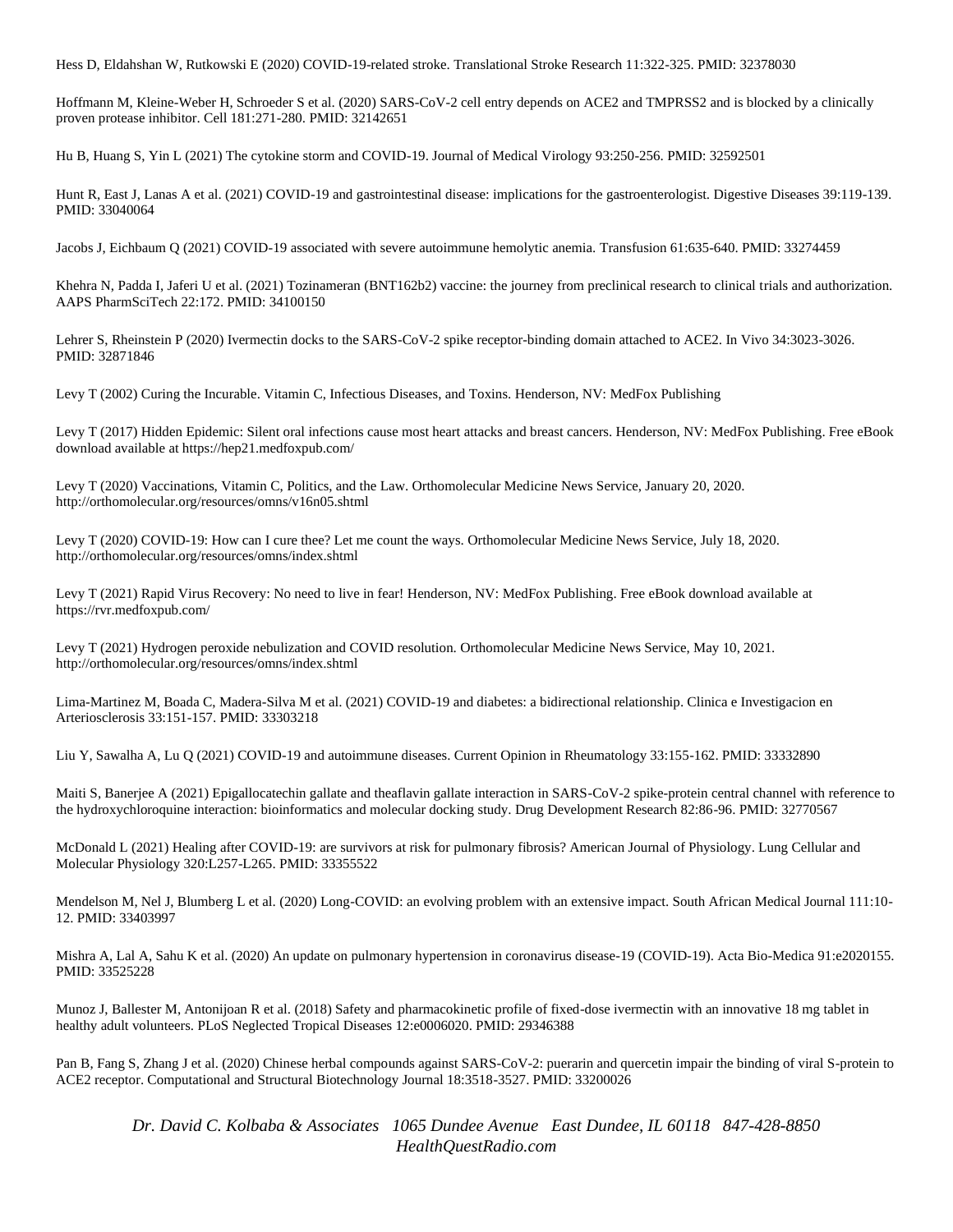Pandey P, Rane J, Chatterjee A et al. (2020) Targeting SARS-CoV-2 spike protein of COVID-19 with naturally occurring phytochemicals: an in silico study for drug development. Journal of Biomolecular Structure & Dynamics Jul 22. Online ahead of print. PMID: 32698689

Perisetti A, Gajendran M, Mann R et al. (2020) COVID-19 extrapulmonary illness-special gastrointestinal and hepatic considerations. Disease-A-Month 66:101064. PMID: 32807535

Pasqualetto M, Sorbo M, Vitiello M et al. (2020) Pulmonary hypertension in COVID-19 pneumoniae: It is not always as it seems. European Journal of Case Reports in Internal Medicine 7:002160. PMID: 33457379

Perrotta F, Matera M, Cazzola M, Bianco A (2020) Severe respiratory SARS-CoV2 infection: Does ACE2 receptor matter? Respiratory Medicine 168:105996. PMID: 32364961

Pillay T (2020) Gene of the month: the 2019-nCoV/SARS-CoV-2 novel coronavirus spike protein. Journal of Clinical Pathology 73:366-369. PMID: 32376714

Potus F, Mai V, Lebret M et al. (2020) Novel insights on the pulmonary vascular consequences of COVID-19. American Journal of Physiology. Lung Cellular and Molecular Physiology 319:L277-L288. PMID: 32551862

Raveendran A (2021) Long COVID-19: Challenges in the diagnosis and proposed diagnostic criteria. Diabetes & Metabolic Syndrome: Clinical Research & Reviews 15:145-146. PMID: 33341598

Roth N, Kim A, Vitkovski T et al. (2021) Post-COVID-19 cholangiopathy: a novel entity. The American Journal of Gastroenterology 116:1077- 1082. PMID: 33464757

Saha J, Raihan M (2021) The binding mechanism of ivermectin and levosalbutamol with spike protein of SARS-CoV-2. Structural Chemistry Apr 12. Online ahead of print. PMID: 33867777

Saponaro F, Rutigliano G, Sestito S et al. (2020) ACE2 in the era of SARS-CoV-2: controversies and novel perspectives. Frontiers in Molecular Biosciences 7:588618. PMID: 33195436

Sawalha K, Abozenah M, Kadado A et al. (2021) Systematic review of COVID-19 related myocarditis: insights on management and outcome. Cardiovascular Revascularization Medicine: Including Molecular Interventions 23:107-113. PMID: 32847728

Sehailia M, Chemat S (2020) Antimalarial-agent artemisinin and derivatives portray more potent binding to Lys353 and Lys31-binding hostpots of SARS-CoV-2 spike protein than hydroxychloroquine: potential repurposing of artenimol for COVID-19. Journal of Biomolecular Structure & Dynamics Jul 22. Online ahead of print. PMID: 32696720

Seymen C (2021) The other side of COVID-19 pandemic: effects on male fertility. Journal of Medical Virology 93:1396-1402. PMID: 33200417

Shang J, Wan Y, Luo C et al. (2020) Cell entry mechanisms of SARS-CoV-2. Proceedings of the National Academy of Sciences of the United States of America 117:11727-11734. PMID: 32376634

Wang N, Han S, Liu R et al. (2020) Chloroquine and hydroxychloroquine as ACE2 blockers to inhibit viropexis of 2019-nCoV spike pseudotyped virus. Phytomedicine: International Journal of Phytotherapy and Phytopharmacology 79:153333. PMID: 32920291

Yang J, Lin S, Ji X, Guo L (2010) Binding of SARA coronavirus to its receptor damages islets and causes acute diabetes. Acta Diabetologica 47:193- 199. PMID: 19333547

Zeppa S, Agostini D, Piccoli G et al. (2020) Gut microbiota status in COVID-19: an unrecognized player? Frontiers in Cellular and Infection Microbiology 10:576551 PMID: 33324572

#### *The peer-reviewed Orthomolecular Medicine News Service is a non-profit and non-commercial informational resource.*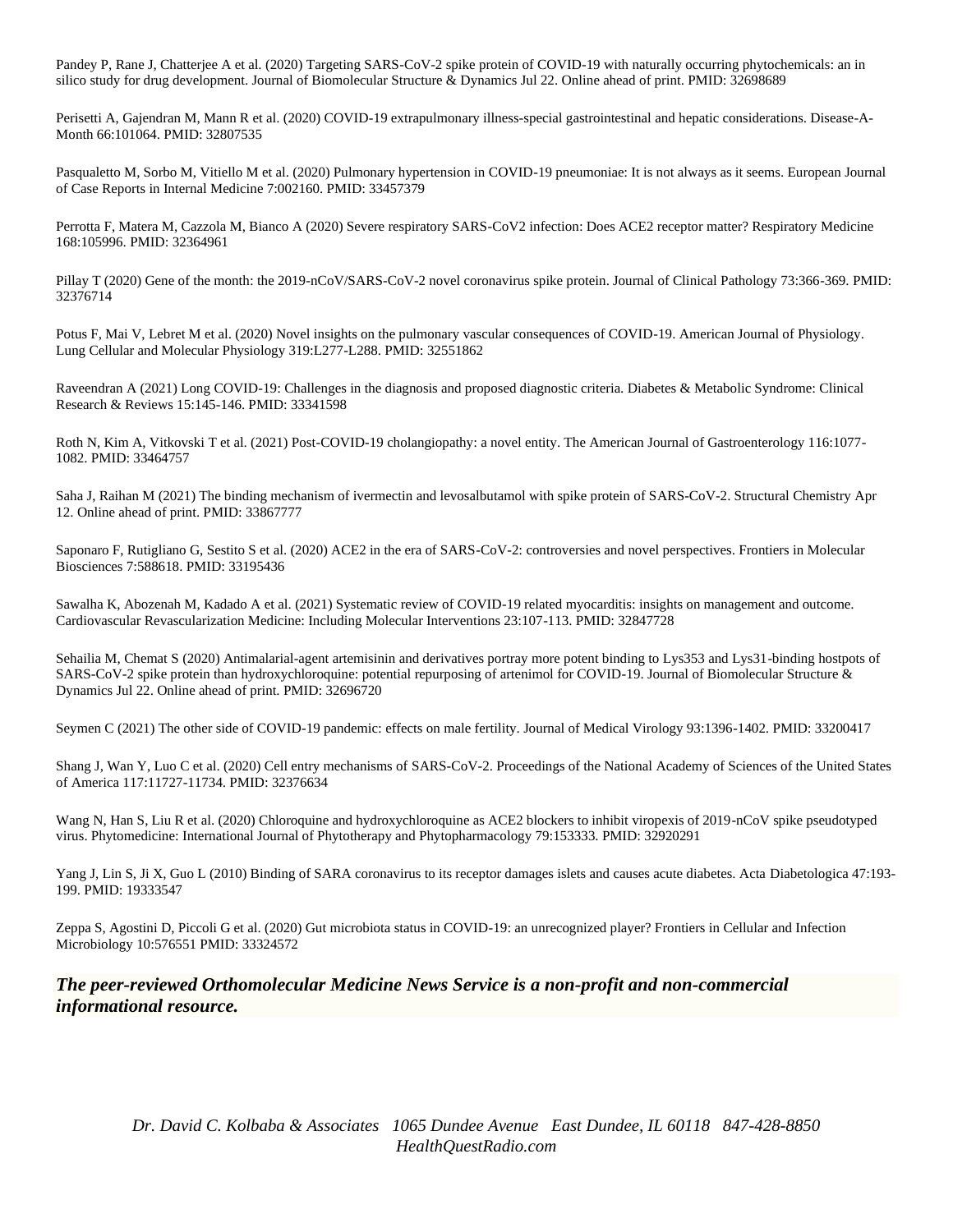#### **Editorial Review Board:**

Albert G. B. Amoa, MB.Ch.B, Ph.D. (Ghana) Seth Ayettey, M.B., Ch.B., Ph.D. (Ghana) Ilyès Baghli, M.D. (Algeria) Ian Brighthope, MBBS, FACNEM (Australia) Gilbert Henri Crussol, D.M.D. (Spain) Carolyn Dean, M.D., N.D. (USA) Ian Dettman, Ph.D. (Australia) Damien Downing, M.B.B.S., M.R.S.B. (United Kingdom) Susan R. Downs, M.D., M.P.H. (USA) Ron Ehrlich, B.D.S. (Australia) Hugo Galindo, M.D. (Colombia) Martin P. Gallagher, M.D., D.C. (USA) Michael J. Gonzalez, N.M.D., D.Sc., Ph.D. (Puerto Rico) William B. Grant, Ph.D. (USA) Claus Hancke, MD, FACAM (Denmark) Tonya S. Heyman, M.D. (USA) Suzanne Humphries, M.D. (USA) Ron Hunninghake, M.D. (USA) Bo H. Jonsson, M.D., Ph.D. (Sweden) Felix I. D. Konotey-Ahulu, MD, FRCP, DTMH (Ghana) Jeffrey J. Kotulski, D.O. (USA) Peter H. Lauda, M.D. (Austria) Thomas Levy, M.D., J.D. (USA) Alan Lien, Ph.D. (Taiwan) Homer Lim, M.D. (Philippines) Stuart Lindsey, Pharm.D. (USA) Victor A. Marcial-Vega, M.D. (Puerto Rico) Charles C. Mary, Jr., M.D. (USA) Mignonne Mary, M.D. (USA) Jun Matsuyama, M.D., Ph.D. (Japan) Joseph Mercola, D.O. (USA) Jorge R. Miranda-Massari, Pharm.D. (Puerto Rico) Karin Munsterhjelm-Ahumada, M.D. (Finland) Tahar Naili, M.D. (Algeria) W. Todd Penberthy, Ph.D. (USA) Zhiyong Peng, M.D. (China) Isabella Akyinbah Quakyi, Ph.D. (Ghana) Selvam Rengasamy, MBBS, FRCOG (Malaysia) Jeffrey A. Ruterbusch, D.O. (USA) Gert E. Schuitemaker, Ph.D. (Netherlands) T.E. Gabriel Stewart, M.B.B.CH. (Ireland) Thomas L. Taxman, M.D. (USA) Jagan Nathan Vamanan, M.D. (India) Garry Vickar, M.D. (USA) Ken Walker, M.D. (Canada) Raymond Yuen, MBBS, MMed (Singapore) Anne Zauderer, D.C. (USA)

#### **Andrew W. Saul, Ph.D. (USA), Editor-In-Chief** Associate Editor: Robert G. Smith, Ph.D. (USA)

Editor, Japanese Edition: Atsuo Yanagisawa, M.D., Ph.D. (Japan) Editor, Chinese Edition: Richard Cheng, M.D., Ph.D. (USA) Editor, French Edition: Vladimir Arianoff, M.D. (Belgium) Editor, Norwegian Edition: Dag Viljen Poleszynski, Ph.D. (Norway) Editor, Arabic Edition: Moustafa Kamel, R.Ph, P.G.C.M (Egypt) Editor, Korean Edition: Hyoungjoo Shin, M.D. (South Korea) Assistant Editor: Helen Saul Case, M.S. (USA) Technology Editor: Michael S. Stewart, B.Sc.C.S. (USA) Legal Consultant: Jason M. Saul, JD (USA)